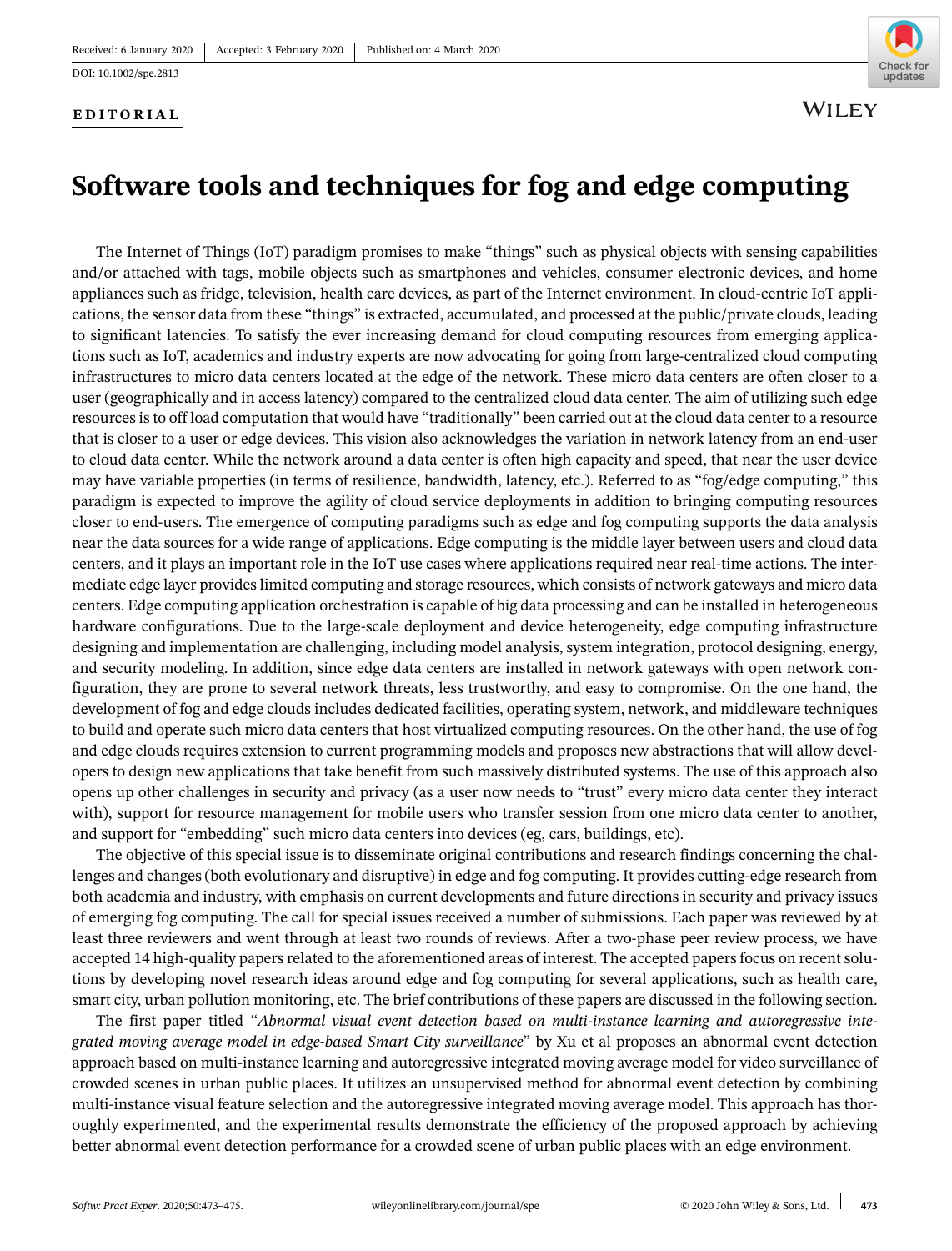The second paper titled "*User allocation-aware edge cloud placement in mobile edge computing*" by Guo et al studies the edge cloud placement problem, which is to place the edge clouds at the candidate locations and allocate the mobile users to the edge clouds. Further, it formulates as a multi-objective optimization problem with the objective to balance the workload between edge clouds and minimize the service communication delay of mobile users. The experiment results show the performance of the proposed approach in terms of workload balance and communication delay for validation.

The third paper titled "*A secure fog-based platform for SCADA-based IoT critical infrastructure*" by Baker et al contributes a novel security "toolbox" to reinforce the integrity, security, and privacy of SCADA-based IoT critical infrastructure at the fog layer. The toolbox incorporates a key feature, that is, a cryptographic-based access approach to the cloud services using identity-based cryptography and signature schemes at the fog layer. This paper also presents the implementation details of a prototype for our proposed secure fog-based platform and provides performance evaluation results to demonstrate the appropriateness of the proposed platform in a real-world scenario. The results from the experiments demonstrate a superior performance of the secure fog-based platform, which is around 2.8 seconds when adding five virtual machines (VMs), 3.2 seconds when adding 10 VMs, and 112 seconds when adding 1000 VMs, compared to the multilevel user access control platform.

The fourth paper titled "*Developing applications in large scale, dynamic fog computing: A case study*" by Giang et al presents a case study in building fog computing applications using an open-source platform distributed node-RED. It shows how applications can be decomposed and deployed to a geographically distributed infrastructure using distributed node-RED, and how existing software components can be adapted and reused to participate in fog applications. This case study is implemented in a lab-based fog infrastructure and simulated for large-scale evaluation.

The fifth paper titled "*An osmotic computing infrastructure for urban pollution monitoring*" by Longo et al focuses on the design and development of a middleware that integrates data coming from mobile and IoT devices specifically deployed in urban contexts using the osmotic computing paradigm. Moreover, a component of the osmotic membrane has been developed in this paper for security management.

The sixth paper titled "*Characterizing application scheduling on edge, fog, and cloud computing resources*" by Varshney and Simmhan offers a taxonomy of concepts essential for specifying and solving the problem of scheduling applications on edge, fog, and cloud computing resources. The proposed model is divided into multiple steps, initially characterized by the resource capabilities and limitations of these infrastructures and offers a taxonomy of application models, quality-of-service constraints and goals, and scheduling techniques based on a literature review, followed by tabulated key research prototypes and papers using this taxonomy. It also highlights gaps in the literature and open problems remain.

The seventh paper titled "*Cloud-aided online electroencephalography (EEG) classification system for brain healthcare: A case study of depression evaluation with a lightweight CNN*" by Ke et al presents the design of an online EEG classification system aided by cloud centering on a lightweight convolutional neural network (CNN). The system incrementally trains the CNN on cloud and enables hot deployment of the trained classifier without the need to restart the gateway to adapt to the users' needs. The classifier maintains a high convolutional layer to gain the ability of processing high-dimensional EEG segments. Finally, the model is experimented to validate the contribution.

The eighth paper titled "*SEWMS: An Edge-based Smart Wearable Maintenance System in Communication Network*" by Rui et al proposes a dynamic context-aware information push algorithm (DCAIP) by focusing on the current low level in information, complicated scenes, and various information on on-site maintenance. It also presents a smart wearable maintenance system (SEWMS), an edge computing-assisted IoT platform for the real-time guidance of technical experts and systems for on-site maintenance personnel, aiming to improve the efficiency and quality of on-site maintenance.

The ninth paper titled "*A crosswalk pedestrian recognition system by using deep learning and zebra-crossing recognition techniques*" by Dow et al investigates a real-time pedestrian recognition system that ensures high accuracy by using a deep learning classifier and zebra-crossing recognition techniques. The proposed system was designed to improve pedestrian safety and reduce accidents at intersections. Environmental feature vectors were first used to detect zebra crossings and to determine crossing areas. An adaptive mapping technique was then used to map the pedestrian waiting area based on the crossing area. A dual-camera mechanism was used to maintain detection accuracy and improve system fault tolerance. Finally, the you-only-look-once model was used to recognize pedestrians at intersections.

The 10th paper titled "*Intelligent sentiment analysis approach using edge computing-based deep learning technique*" by Sankar et al studies machine learning algorithms to extract the best features from the training review dataset. Then, the selected features are fed into the CNN and other fully connected layers for further processing. This work has also employed a pretrained sentiment analysis model over an Android application framework to classify reviews on a smartphone without the need for any cloud or server-side application programming interface.

The 11th paper titled "*Pipeline provenance for cloud-based big data analytics*" by Wang et al proposes a solution, named LogProv toward realizing the functionalities for big data provenance, which needs to renovate data pipelines or some of